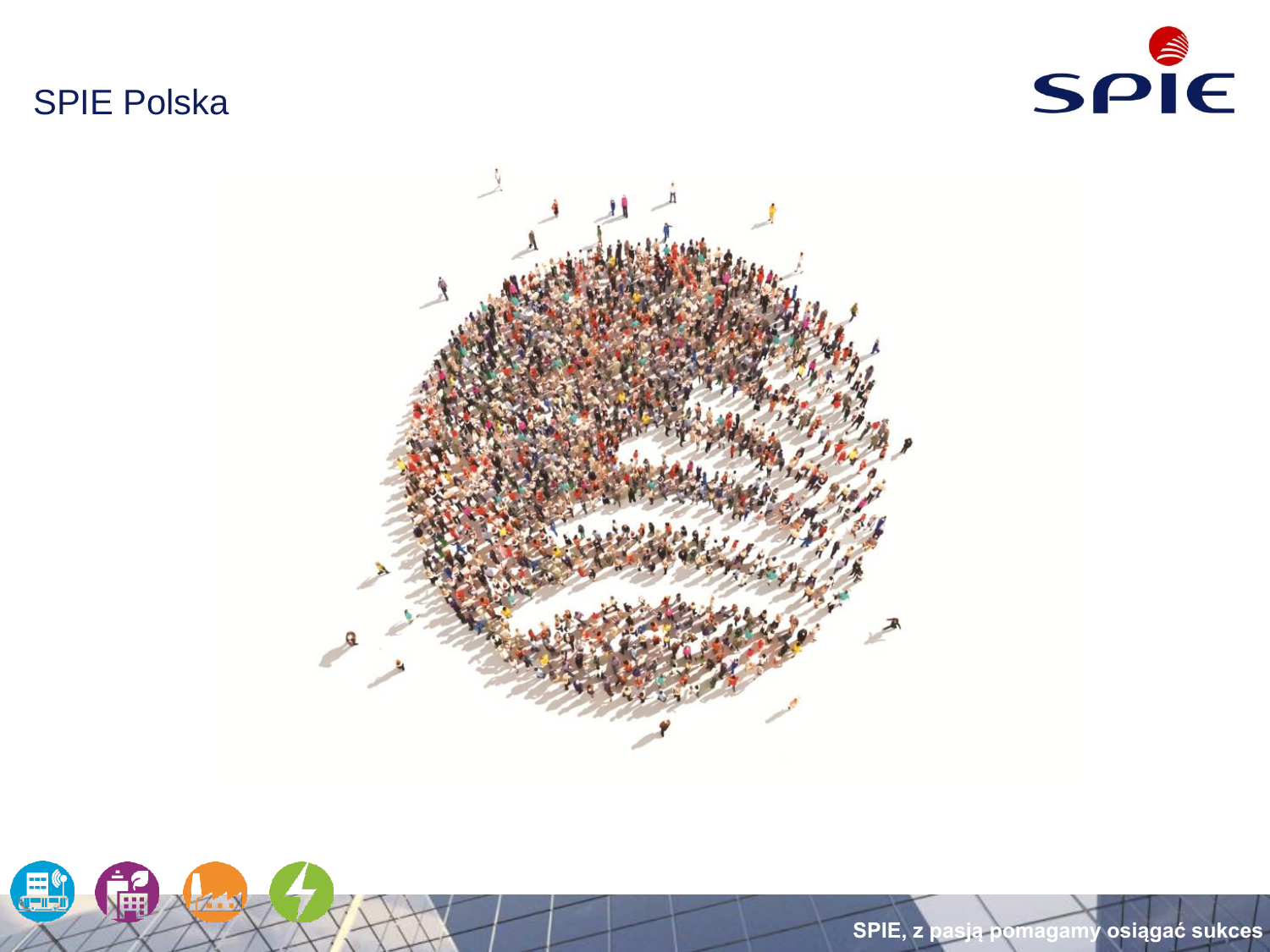

Facility Management strategy is based on the concept of comprehensive and integrated building management and maintanance of installation and devices to maximize the benefits for their users.

These objectives are achieved through technical, infrastructure and administrative services to ensure the safe operation of the company and comfort of its users.

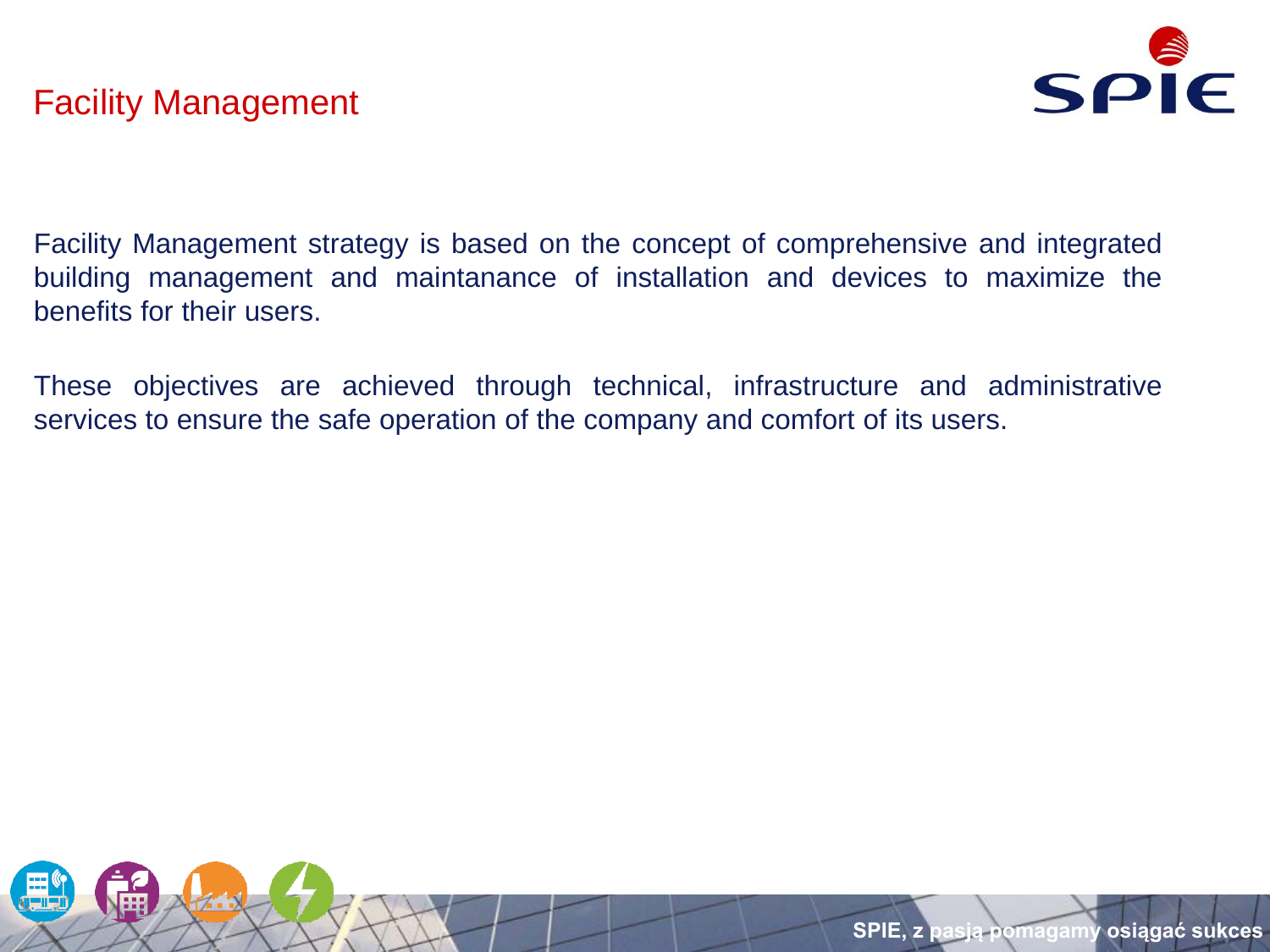# Facility Management is a way to reduce operational costs



- **Preventing** failures thanks to regular maintenance and experience from other buildings
- Employment **costs optimization**
- **Reducing the cost** of subcontractors and supplies (economies of scale)
- **Increased security** (knowledge, experience, partners, technical emergency 24h / 365 days, insurance)
- Selection of **optimal technical solutions** (improvement of existing and implementation of new)
- **Analysis and optimization** of media consumption

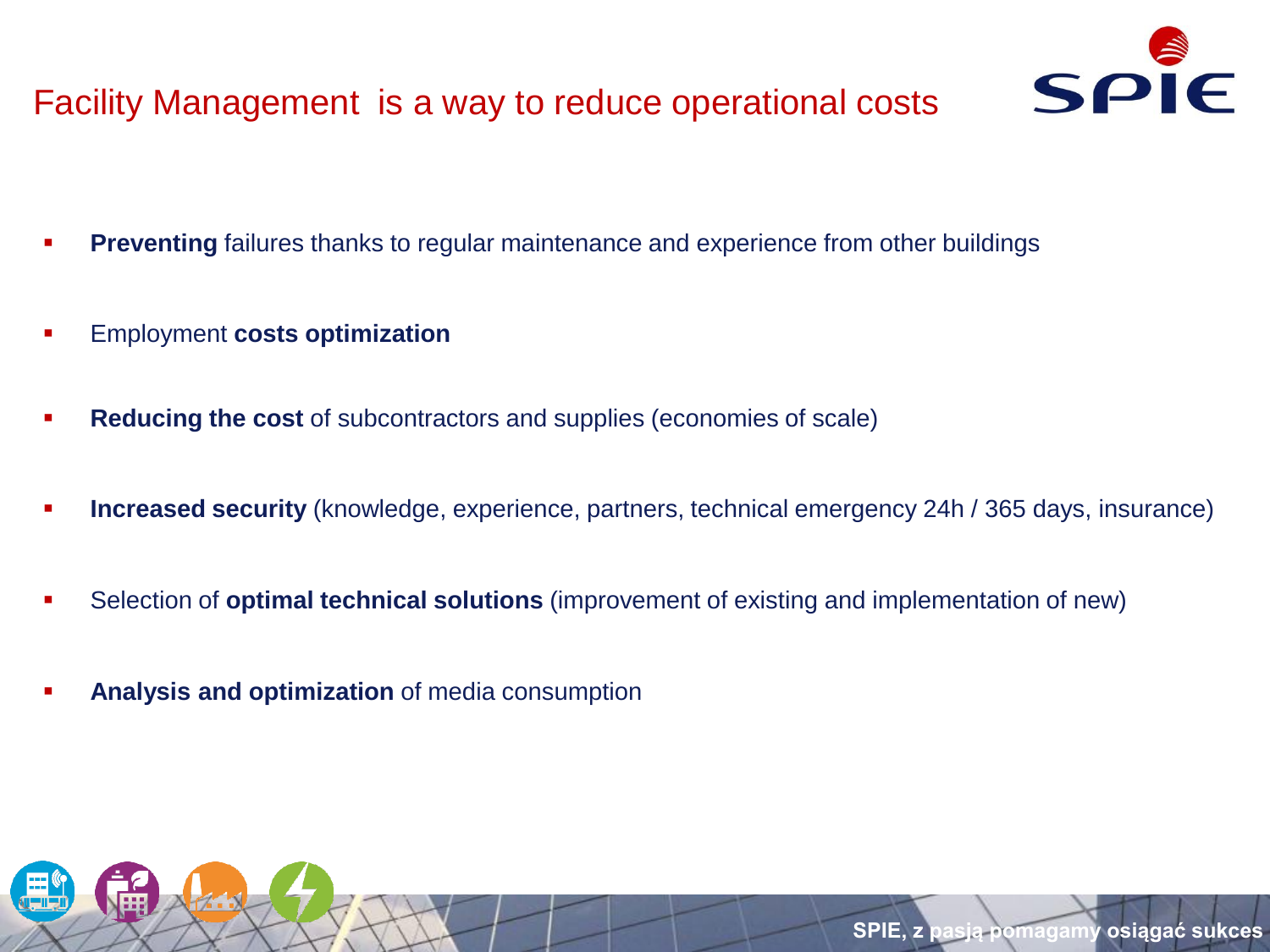## SPIE S.A. | Basic information



- $\triangleright$  Leading provider of technical services in Europe
- Turnover of over **5 mld Euro in 2014**
- Over **38 000 employees** worldwide
- About **600** locations in **38** countries

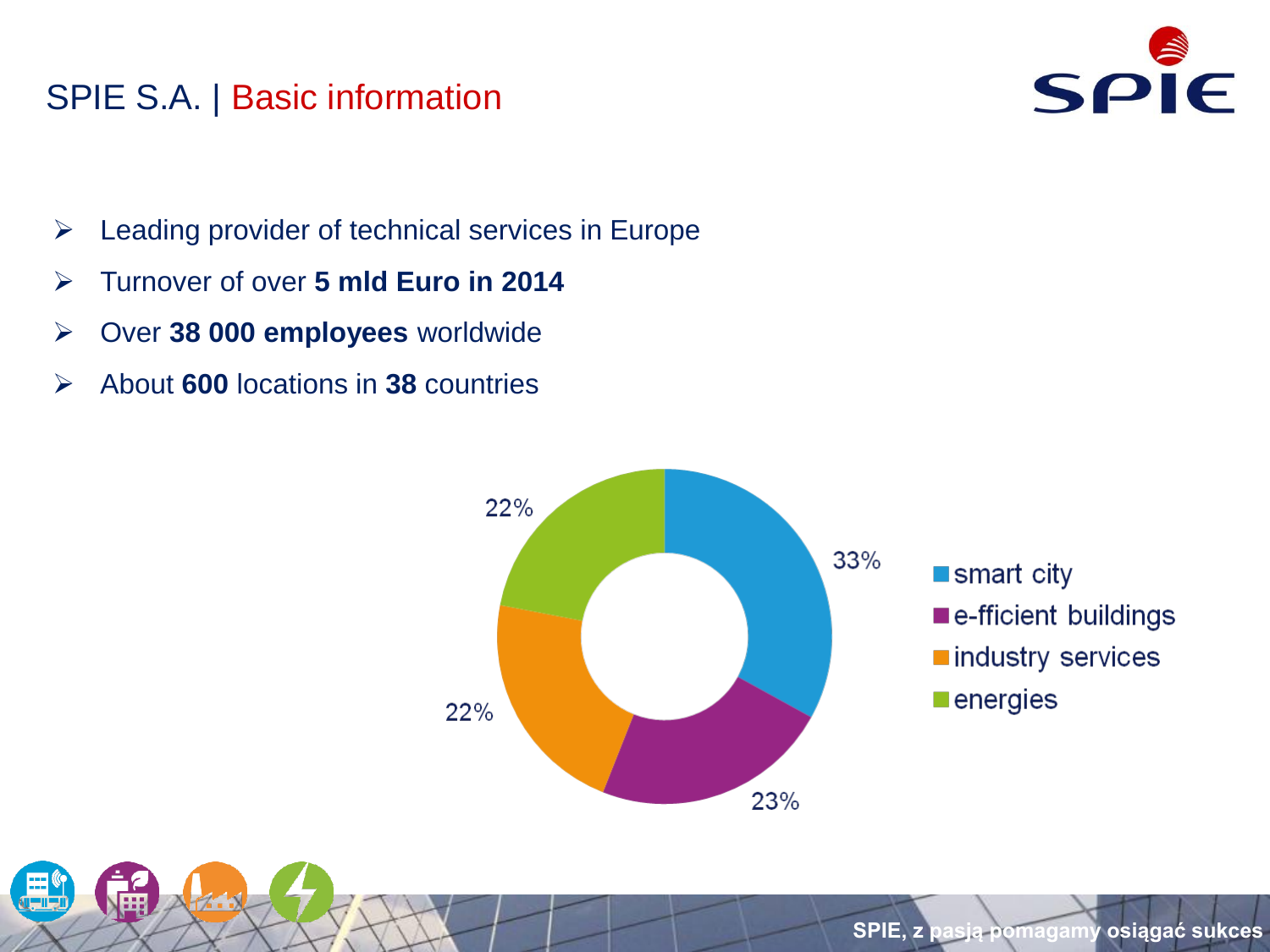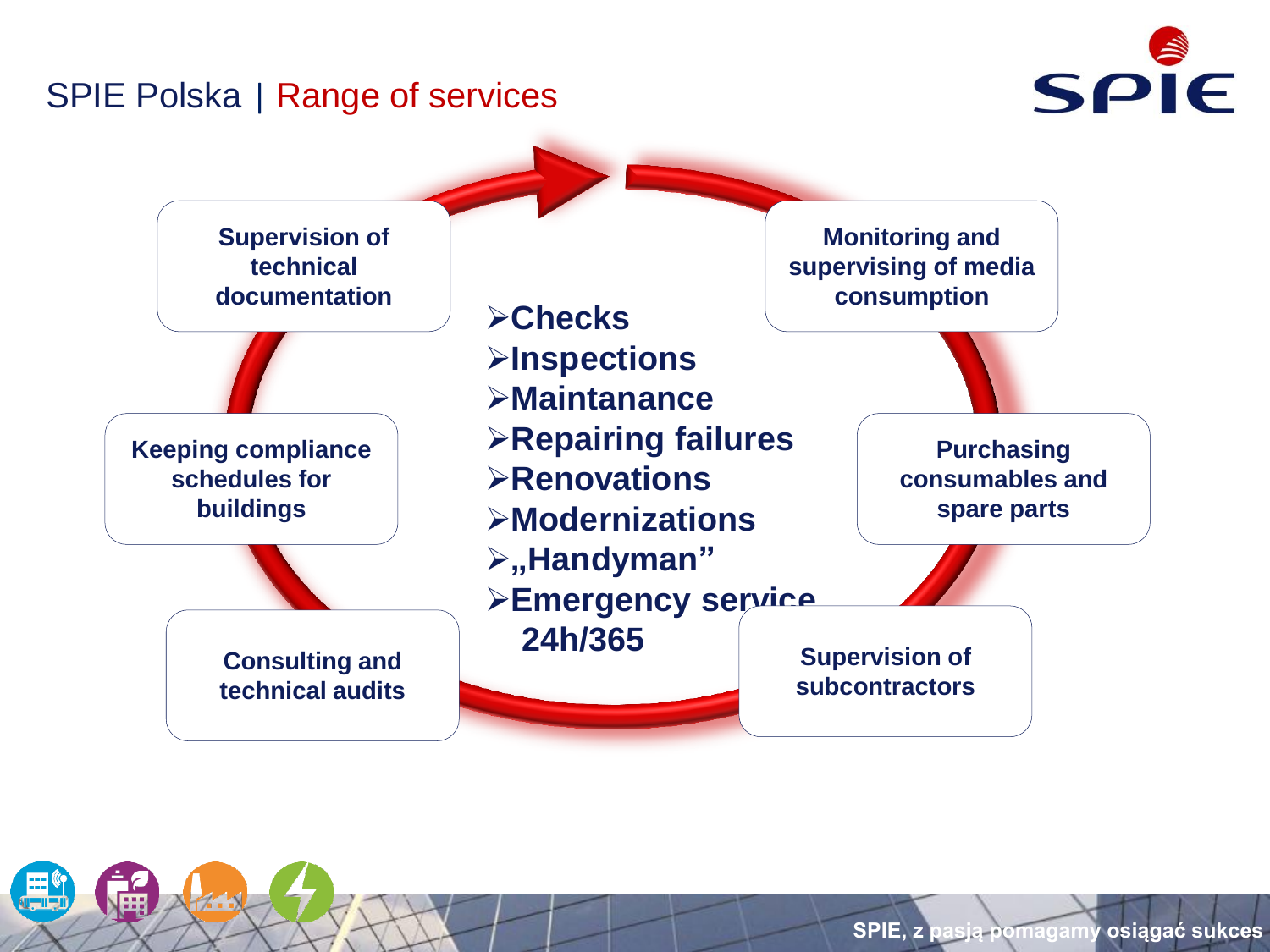#### SPIE Polska | Scope of services



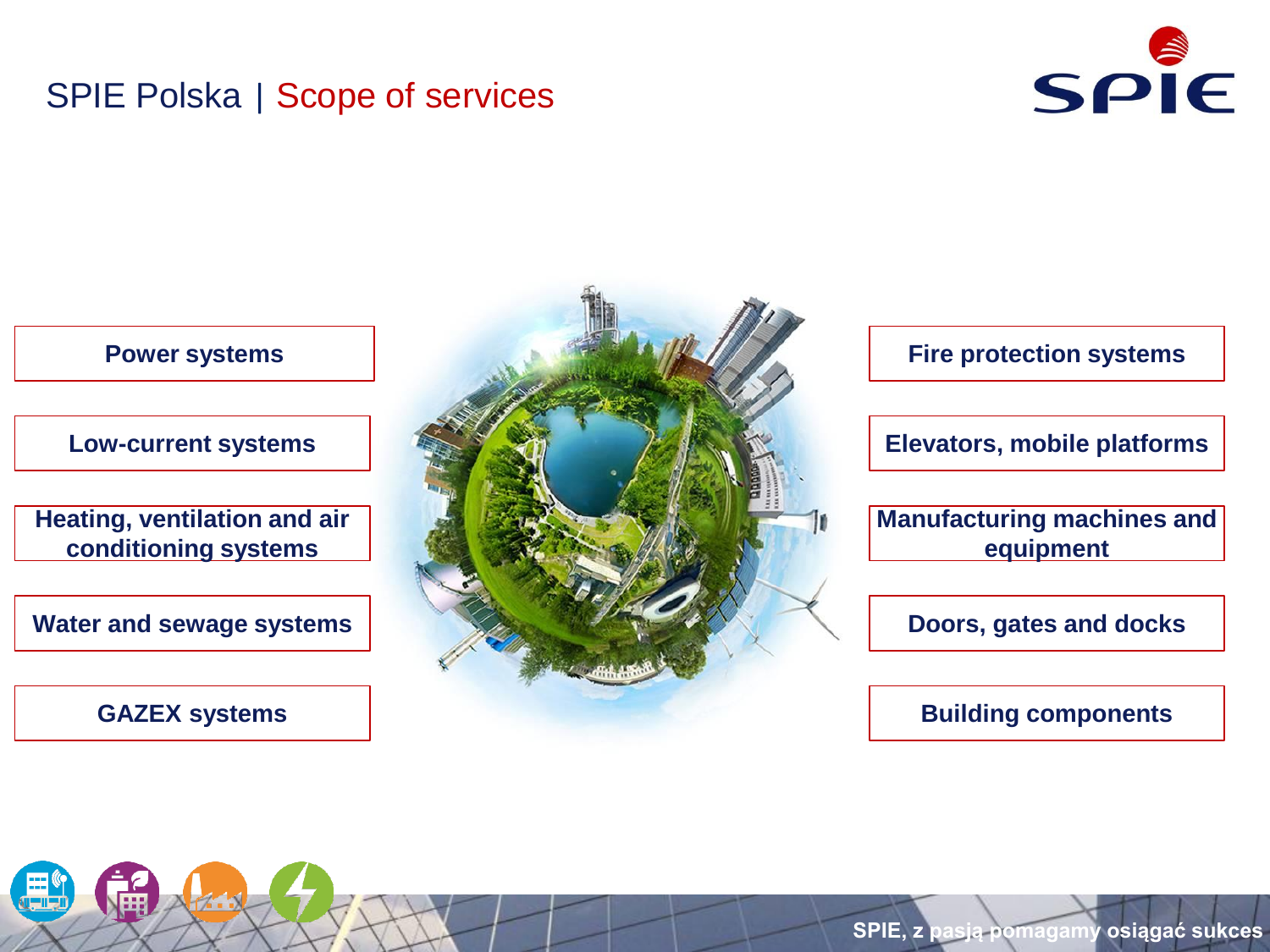### SPIE Polska | Market presence



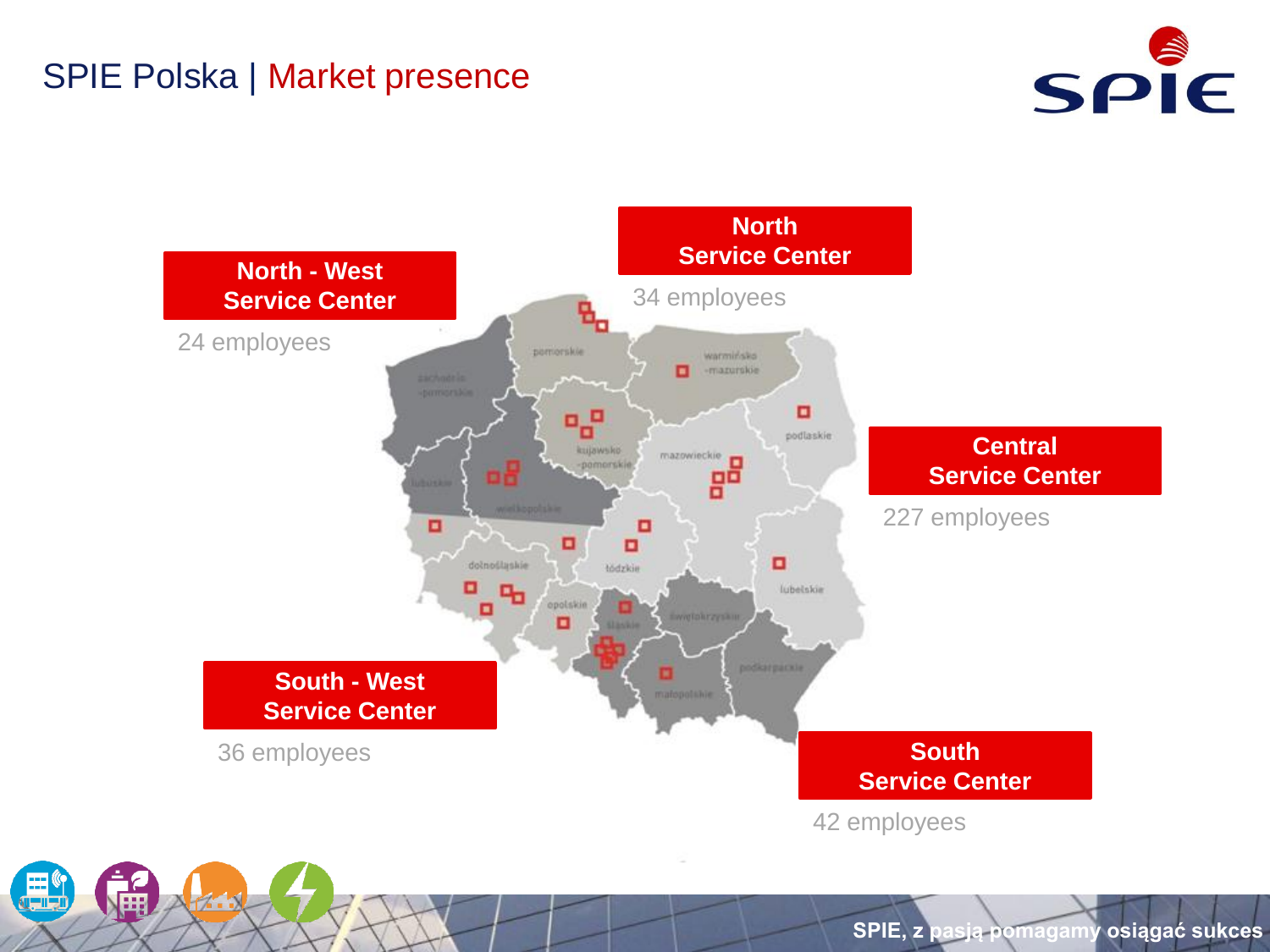## SPIE Polska | Facts and figures



| <b>Established</b>   | 1998                                                                                                       |
|----------------------|------------------------------------------------------------------------------------------------------------|
| <b>Head Office</b>   | Warsaw                                                                                                     |
| <b>Employee</b>      | 400                                                                                                        |
| <b>Managed space</b> | total:<br>2 903 057,07 sqm                                                                                 |
|                      | industrial buildings: 319 417,14 sqm                                                                       |
|                      | 183 109,90 sqm<br>retail space:                                                                            |
|                      | office buildings: 1 317 752,03 sqm                                                                         |
|                      | warehouses:<br>1 082 778,00 sqm                                                                            |
| <b>Services</b>      | technical, infrastructural and<br>administrative facility management                                       |
| <b>Sectors</b>       | distribution centres<br>industry<br>financial services sector<br>residential buildings<br>office buildings |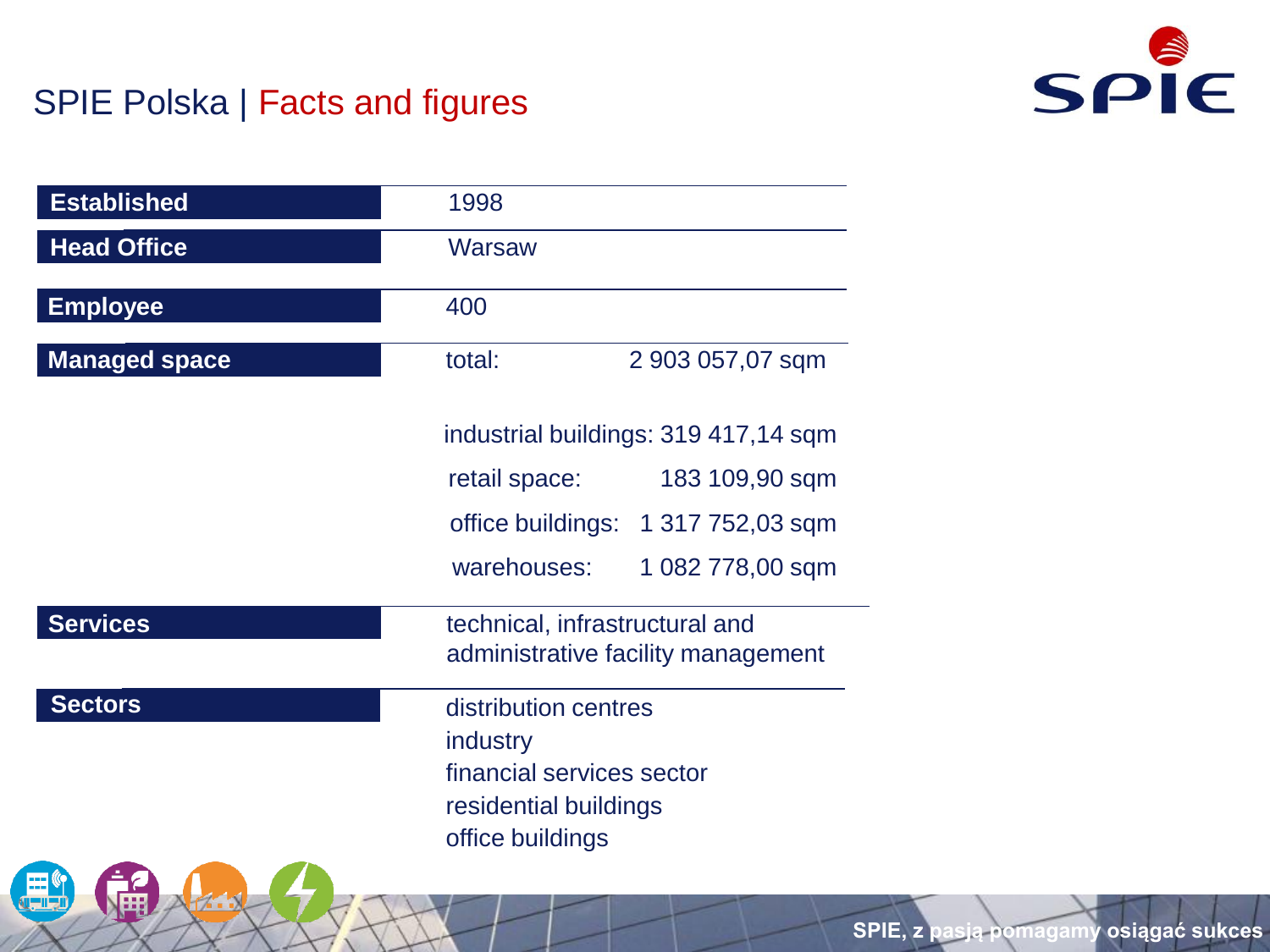# SPIE Polska I Benefits of cooperation with our company



- 1. Preventing failures thanks to regular maintenance and experience from other buildings
- 2. Cost optimization consultancy
- 3. Tailor-made services
- 4. Smooth takeover of a building professional start-up team
- 5. Assumption of liability for proper functioning of installations and equipment
- 6. Economies of scale preferential terms of framework agreements with suppliers
- 7. 24/7 Mobile Service
- 8. Flexible approach to performing tasks
- 9. High insurance policy also covering subcontractors
- 10. One contact person, one report, one invoice